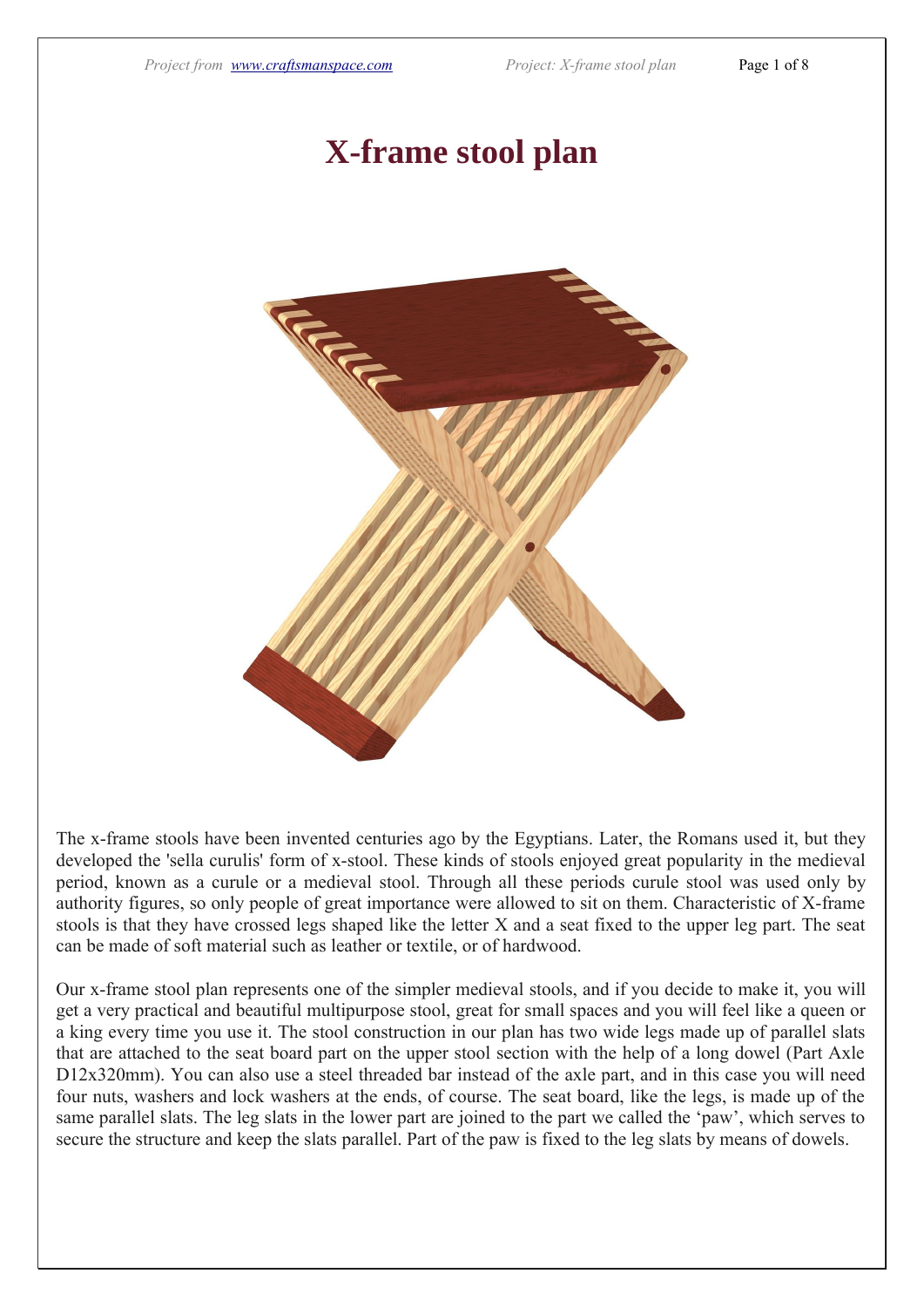If you want to beautify the stool, you can use different wood types for its parts (see the first picture), or you can decorate the seat board with different motifs with some wood decorating technique. By changing the shape of the leg and seat slats you can beautify the appearance of this X-frame stool, so if you want the design of this X-frame stool to be original, here is an idea how to achieve it!

This free woodworking project is ideal for beginners. The construction is simple and yet requires precision work. With this X-stool, a beginner will practise making several completely identical parts.

Whatever wood you use though, make sure it is a hardwood in order to provide adequate strength.

The X-frame stool from our plan is too nice to be used outside, and it is also not advisable to use it on uneven or soft surfaces, which may be the case in the open air. Therefore, you can customize the finish to the surrounding furniture in your house or room. However, if you want to use the stool outside, you must adequately protect it against the weather.

We recommend that you take advantage of this free woodworking plan and, based on it, make not only a beautiful, but also a very practical stool. You can make multiple pieces and arrange them around the house, or give them as gifts to your loved ones.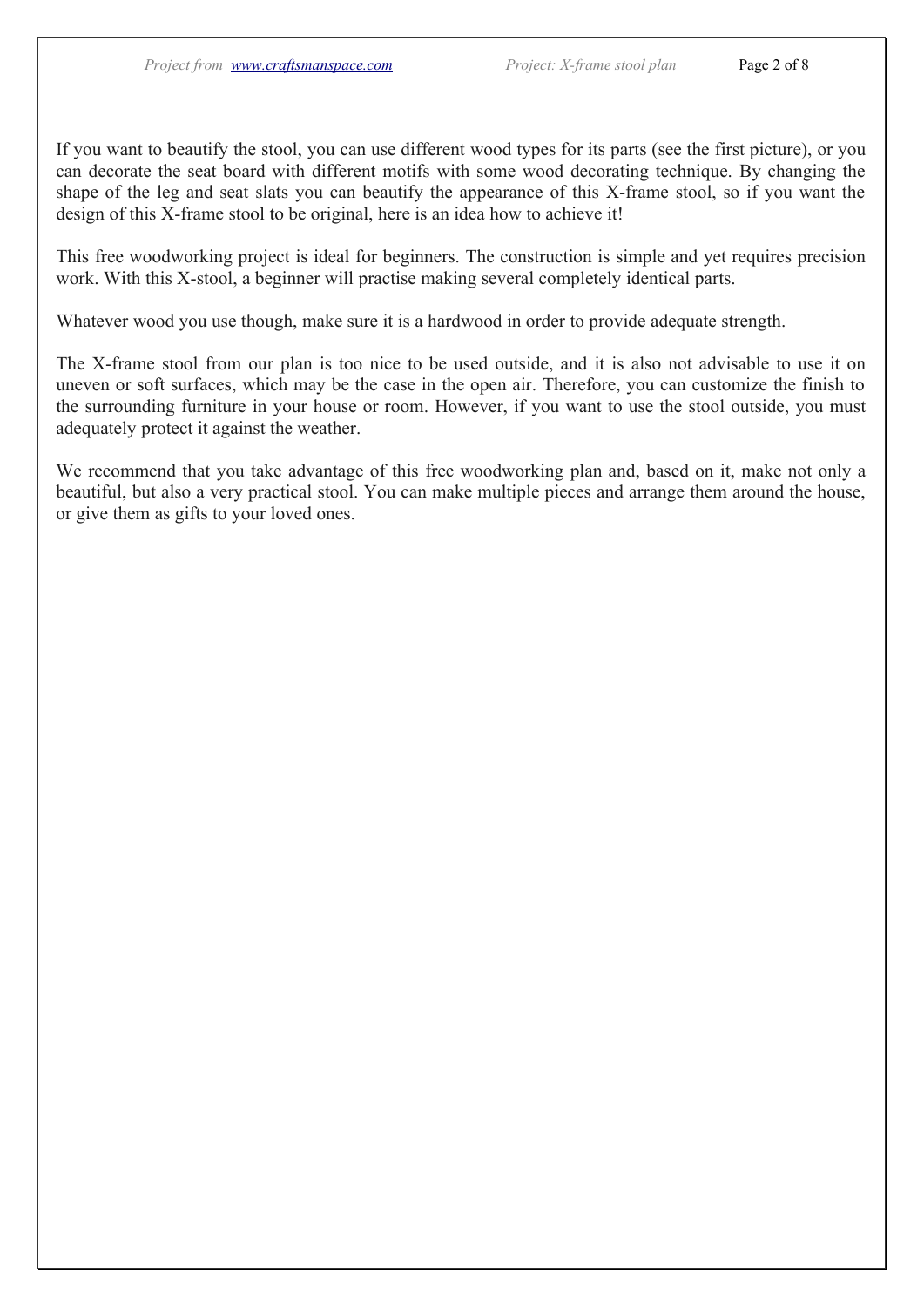

## **Parts List**

|                            | $\begin{array}{c}\n2 \\ 16\n\end{array}$ | $\begin{array}{c}\n1 \\ 8\n\end{array}$                        |                   |                |
|----------------------------|------------------------------------------|----------------------------------------------------------------|-------------------|----------------|
|                            | <b>Item</b><br>Number                    | Title                                                          | Material Quantity |                |
|                            | $\mathbf 1$                              | Seat Board                                                     | <b>Wood</b>       | 8              |
|                            | $\overline{2}$                           | Leg                                                            | Wood              | 16             |
| $\frac{5}{3}$              | $\overline{3}$                           | Paw                                                            | <b>Wood</b>       | $\overline{2}$ |
|                            | $\overline{4}$                           | <b>Pin D8 x 40mm</b>                                           | Wood              | 16             |
|                            | 5                                        | Axle D12x320mm                                                 | Wood              | $\overline{3}$ |
| $\bigcap$<br>$\frac{3}{2}$ |                                          | $\begin{array}{c}\n\overline{4} \\ \overline{16}\n\end{array}$ |                   |                |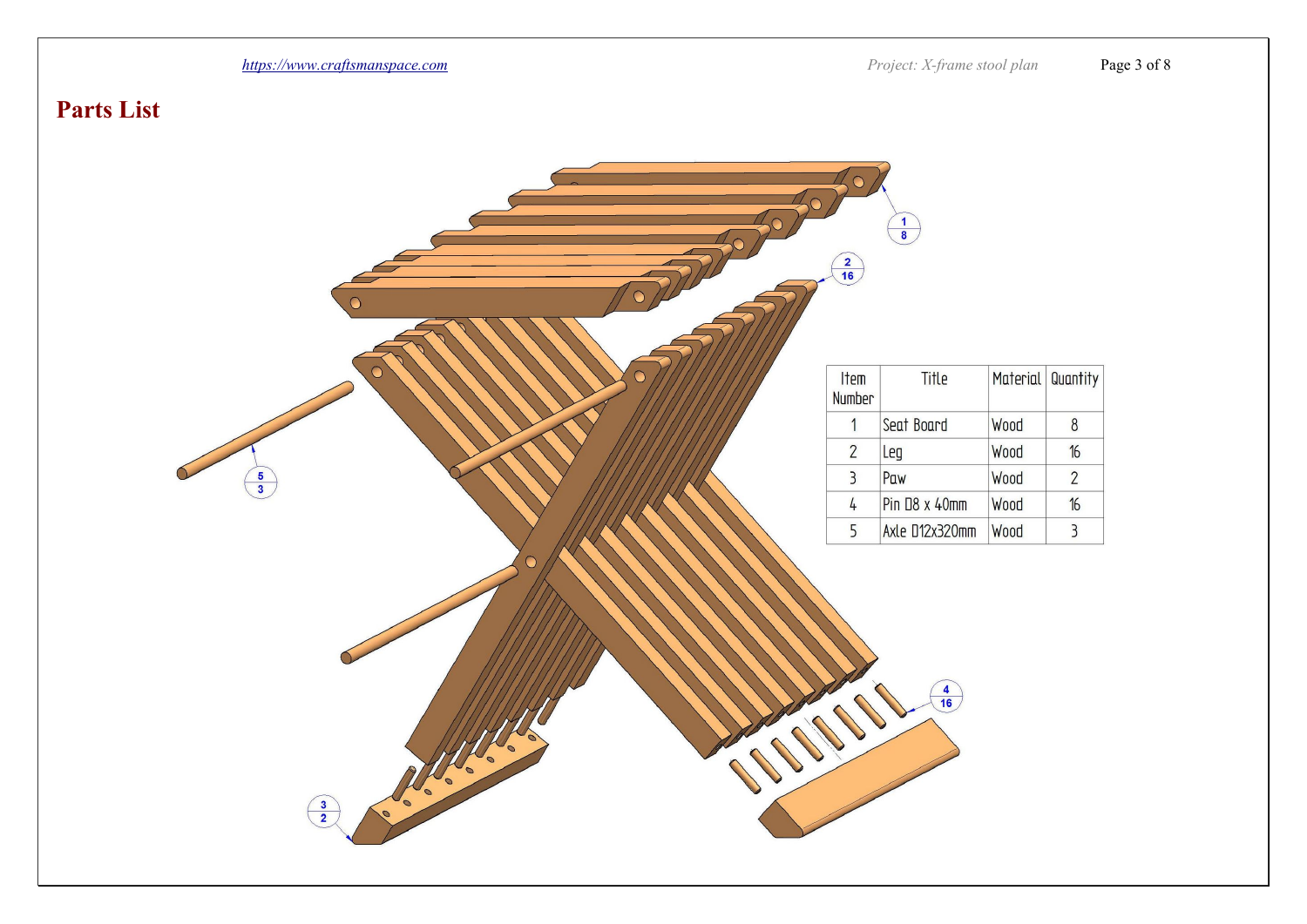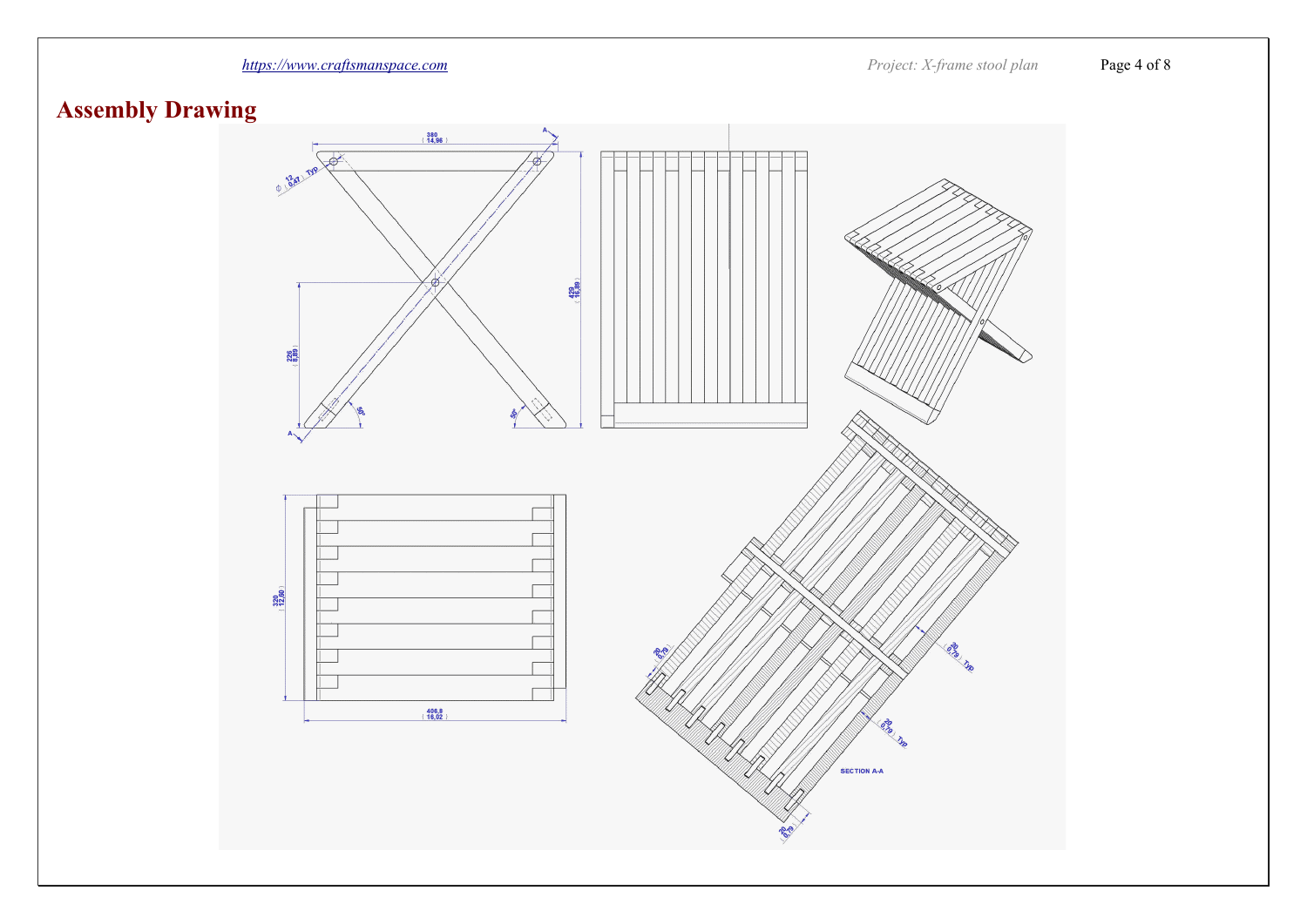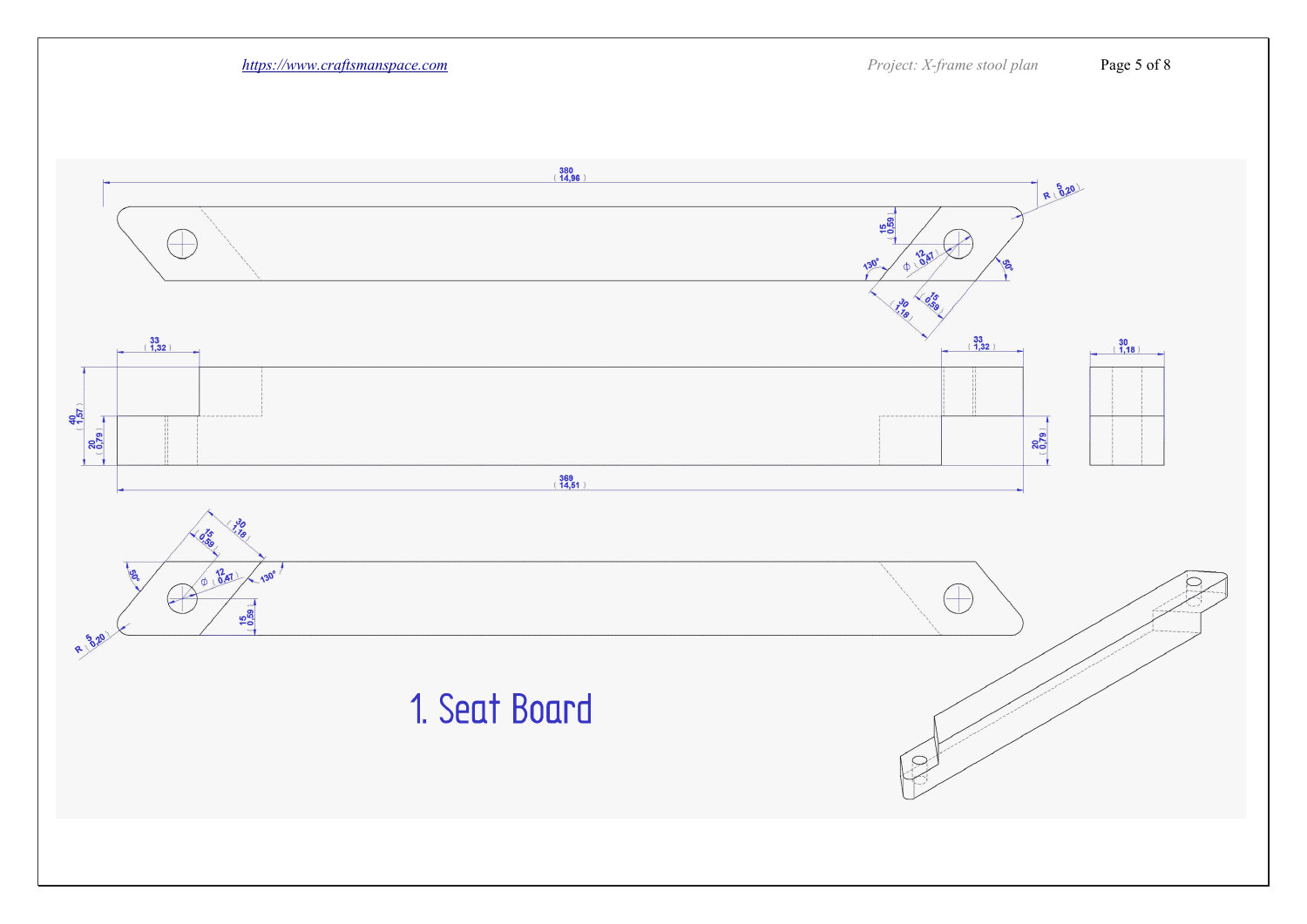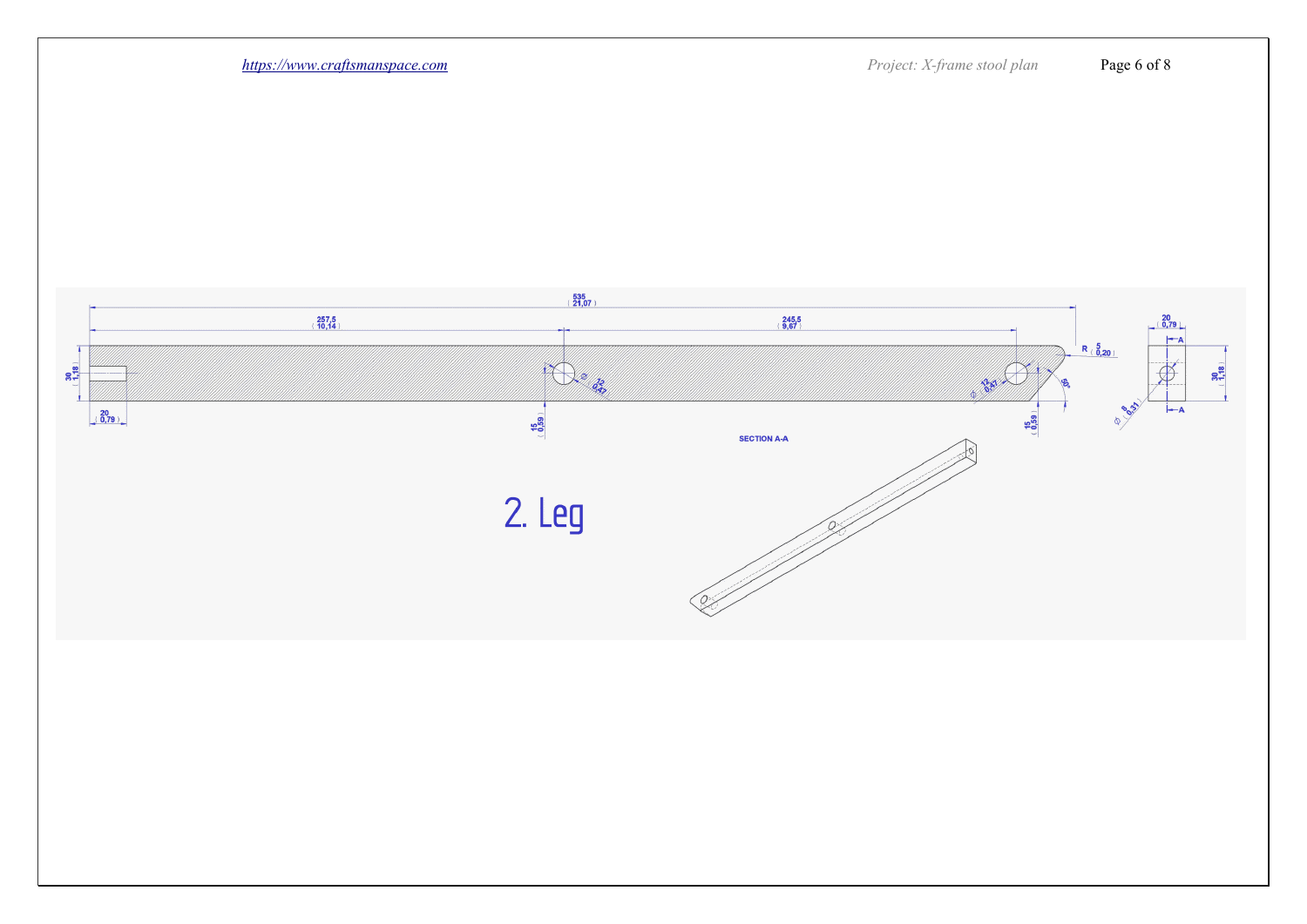*[https://www.craftsmanspace.com](https://www.craftsmanspace.com/) Project: X-frame stool plan* Page 7 of 8